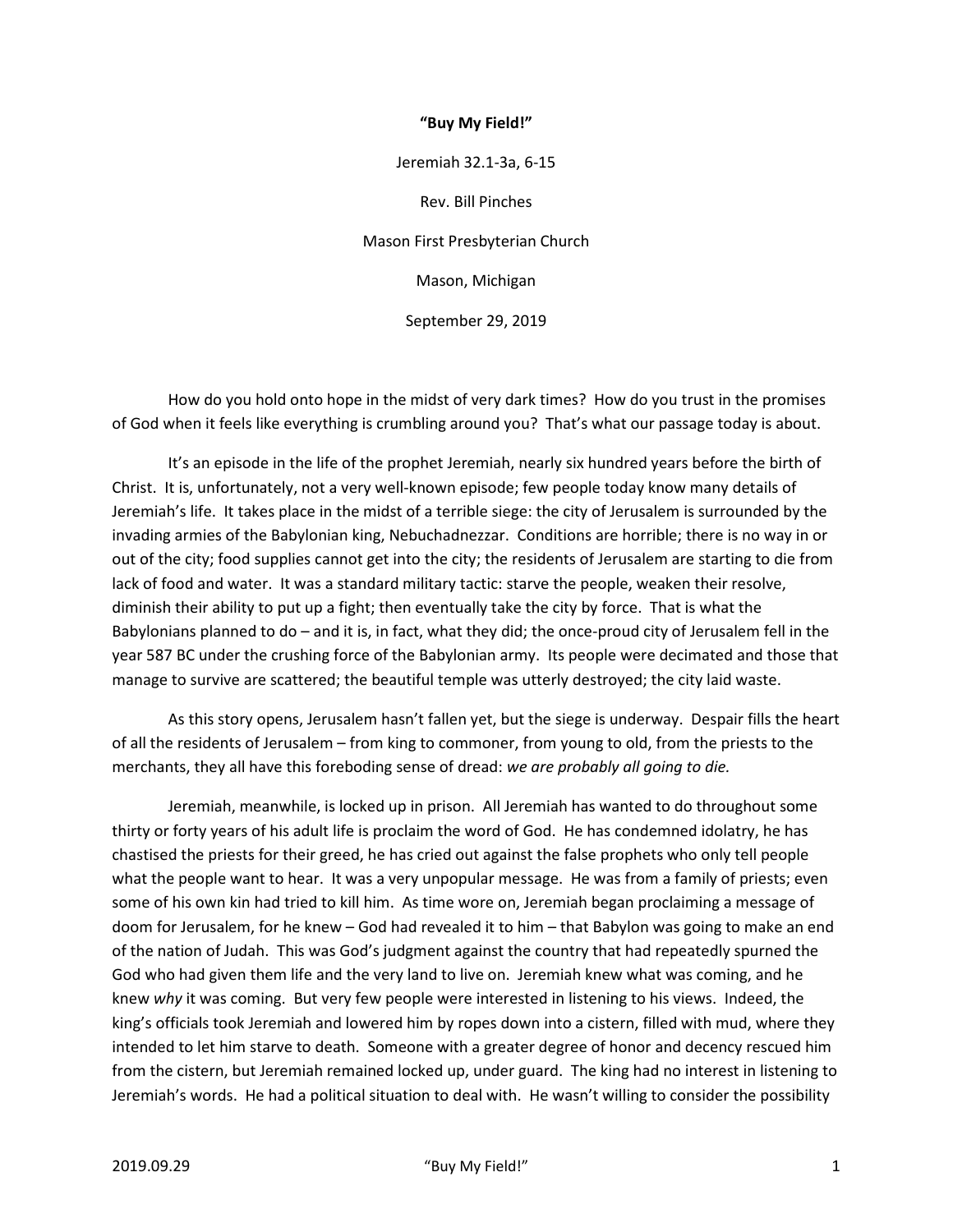that the political situation might be a direct result of his – and the people's – rebellion against God.

 So things are bad. Things are really, *really* bad. The nation is on the verge of collapsing, and one of the few decent, honorable men who might have some words of wisdom to offer is locked up tight.

 Sometimes God comes to us in the darkest of times. God came to Jeremiah, while Jeremiah was locked up in that cell, with a simple message: Jeremiah's cousin, a man named Hanamel, was going to come to Jeremiah, offering a field in the village of Anathoth, Jeremiah's hometown. Basically, Hanamel wants to sell the property, and because Jeremiah is part of his family, Jeremiah gets first dibs on it.

 Now, stop and think about this for a second. The city of Jerusalem is surrounded by the Babylonian army. The Babylonian army has *already gained military control over the land outside the city.* Jerusalem is the last remaining stronghold to be beaten down. That means that this field is *worthless.* The Babylonians have probably already been walking all over it! They're *taking* the land from the Israelites; there's no point trying to do any buying and selling of property at this point; this is an *invading army* we're talking about here. They could care less whose name is on the property title!

 Hanamel, of course, probably just wants some cash. Some extra cash sure might come in handy in the midst of the crisis – money to buy some food, money to offer a bribe, money for who knows what. So coming to Jeremiah, offering Jeremiah a chance to buy his field – well, he's *taking advantage of his cousin*, to be sure. Maybe he thinks Jeremiah is a little loony in the head, and he might be willing to go along with this crazy scheme. It would be an act of utter *stupidity* if Jeremiah bought that field!

 Well, guess what Jeremiah does: *he buys the field.* And he doesn't just *buy* it, he makes a *grand production* out of it. There are legal documents, there are copies of those documents, there are witnesses, there are scales for weighing the money, and there is Jeremiah's trusty scribe, Baruch, to whom Jeremiah entrusts the copies of the deed. This whole transaction takes place in the dungeon or prison or wherever it is that Jeremiah is being held. He's probably got chains on his wrists as he's signing the documents! But, sign it he does. Hanamel walks away with seventeen shekels of silver; Jeremiah comes away from the deal with a deed to a piece of land that he'll probably never even have a chance to *see*, let alone use. It's *crazy*! It's one of the *stupidest* financial transactions in history!

 Except … except for the fact that there is more going on here that what appears on the surface. *God had told Jeremiah to buy that field.* Why? Because *it was a sign of HOPE for things to come.* "Houses and fields and vineyards shall again be bought in this land," declares Jeremiah – another message that *God* had given him. Jeremiah proclaims that in the presence of all those witnesses. He tells his scribe to put the deed in a safe place, a jar sturdy enough to withstand the destruction that the Babylonians will bring upon Jerusalem, a jar that will keep that deed secure for a *long* time. That deed might not matter a whit in the midst of the siege, but someday, Jeremiah knows, it *will*. Someday, people will once again be able to buy and sell houses and fields and vineyards in and around Jerusalem.

 See, what was going to happen was that the Babylonians would ravage Jerusalem, kill many of the inhabits, and carry many more off into exile. But down the road – some *70 years* down the road – those exiles would be allowed to return home. The city would be rebuilt, and Jews would live there